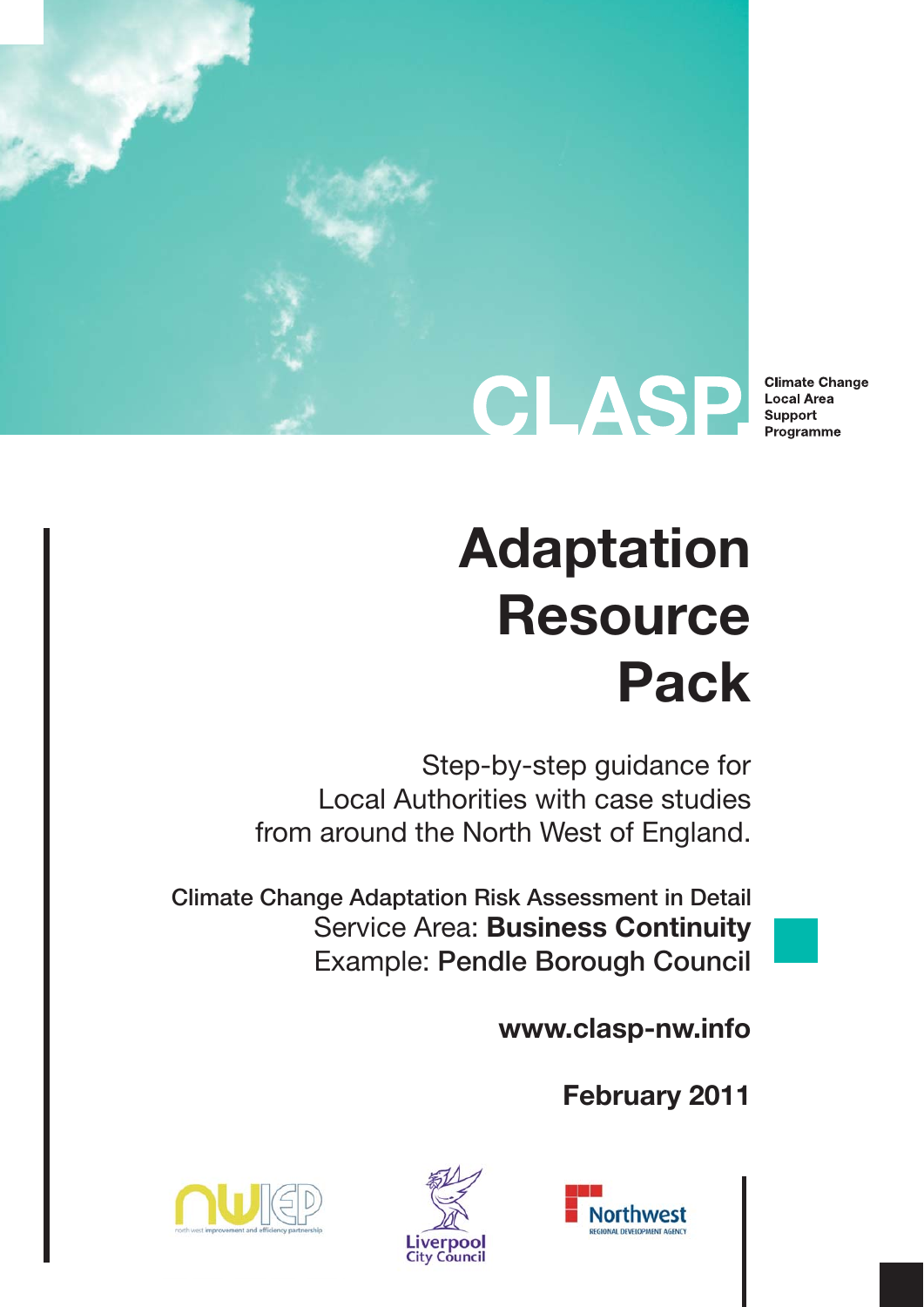

**Resource Pack | Climate Change Adaptation** 

CLAS

## **Business Continuity** Pendle Borough Council

#### **Background**

In this CLASP Climate Change Adaptation support project a consultant worked with the local authority to prepare a risk assessment workshop for the key service area. This short document details the process, key lessons and outcomes for Pendle's work on embedding climate change adaptation into business continuity plans.

#### **Timeframe**

- May 2010 NI 188 self assessment for 2009/10 submitted achieved Level 1
- June agreed approach with Members and Service Managers to embed adaptation into business continuity plans and processes.
- July local authority application to CLASP for support
- September first meeting with Principal Policy Officer in the Chief Executive's Policy Unit
- Gathered up background documents
- October- Pendle agreed to keep a local indicator on climate change adaptation, despite the abolition of the National Indicator set in its current form
- October met Audit & Risk Manager, Financial Services
- October presentation on climate change adaptation to Management Group
- 16 November risk assessment workshop held
- December onwards Findings from the workshop and the Business Continuity to be considered by the Business Continuity group.

Embedding adaptation into the Business Continuity planning process took approximately 7 months.

| Securing senior officer<br>buy in | Presentation to Management Group secured buy in.                                                                                                                                   |
|-----------------------------------|------------------------------------------------------------------------------------------------------------------------------------------------------------------------------------|
| <b>Securing Lancashire</b>        | Spoke to Business Continuity Manager at LCC who was                                                                                                                                |
| <b>County Council support</b>     | conducting Business Continuity peer review.                                                                                                                                        |
| Risk management buy in            | Meeting with Audit & Risk Manager to discuss implications of<br>climate change impacts, how these might increase in future<br>and cumulative impacts affecting ability to respond. |
| Short term/crisis                 | Severe winter conditions in the previous year focused minds                                                                                                                        |
| management vs longer              | on short term impacts in council and LSP, and was a useful                                                                                                                         |
| term recovery                     | hook to get people to think ahead to other climate impacts.                                                                                                                        |

### **Challenges Before Workshop & How They Were Tackled**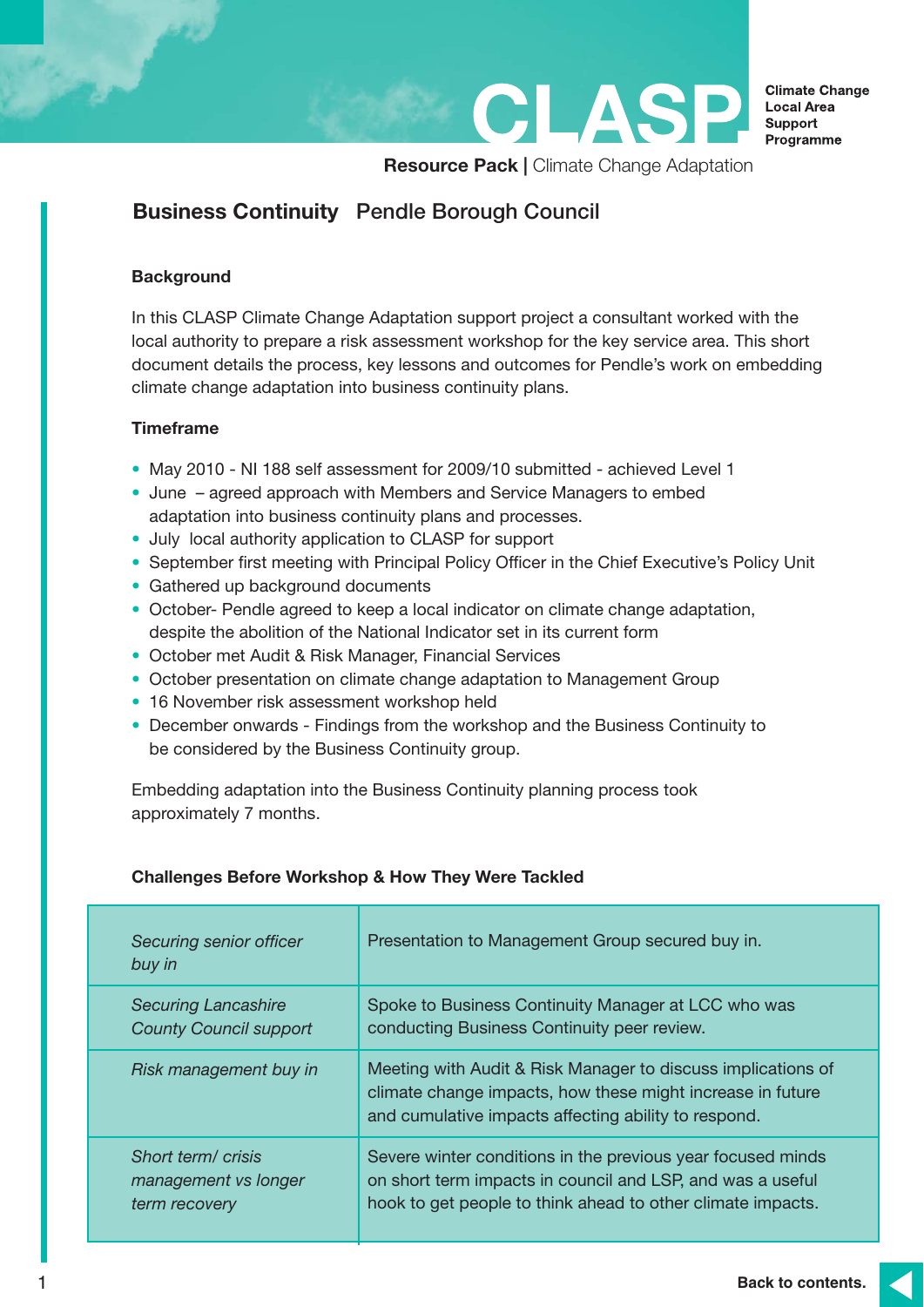#### **Initial Questions Asked and Documents Reviewed**

- *What is the aim of the process?* In Pendle's case it was to embed climate change adaptation into business continuity plans, but also into emergency plans and longer-term service area planning. Pendle Council are also working with the LSP Climate Change Adaptation Group, which is looking at how to improve winter plans, but we decided not to try to include the whole LSP in the risk assessment process, but to focus on the council first*.*
- *Who does what?* Who is in charge of risk assessment and business continuity? How does the process work? What is on the current corporate risk register/operational risk register/community risk assessment? How do new risks get put on the register? How are service heads involved in the process?
- How does Pendle work with Lancashire County Council? In a two-tier system there are two authorities involved in emergency planning, business continuity and climate change adaptation. It was important to involve the county council in the workshop.
- *What are the biggest risks from weather/climate?* For Pendle initial risks were thought to be flooding in particular areas, surface water flooding (including sewage), severe weather cutting off rural areas and cold and winter deaths and fuel poverty.
- *What plans are in place now?* We collated existing plans, such as the Flood Response Plan, and service area business continuity plans along with disaster response plans for background information. These tended to focus on a very short timeframe (not beyond 2 weeks of disruption).
- *What risk assessment process is used?* In Pendle a Risk Control Form is used with a 3x3 risk impact/likelihood matrix. We used this form in the workshop.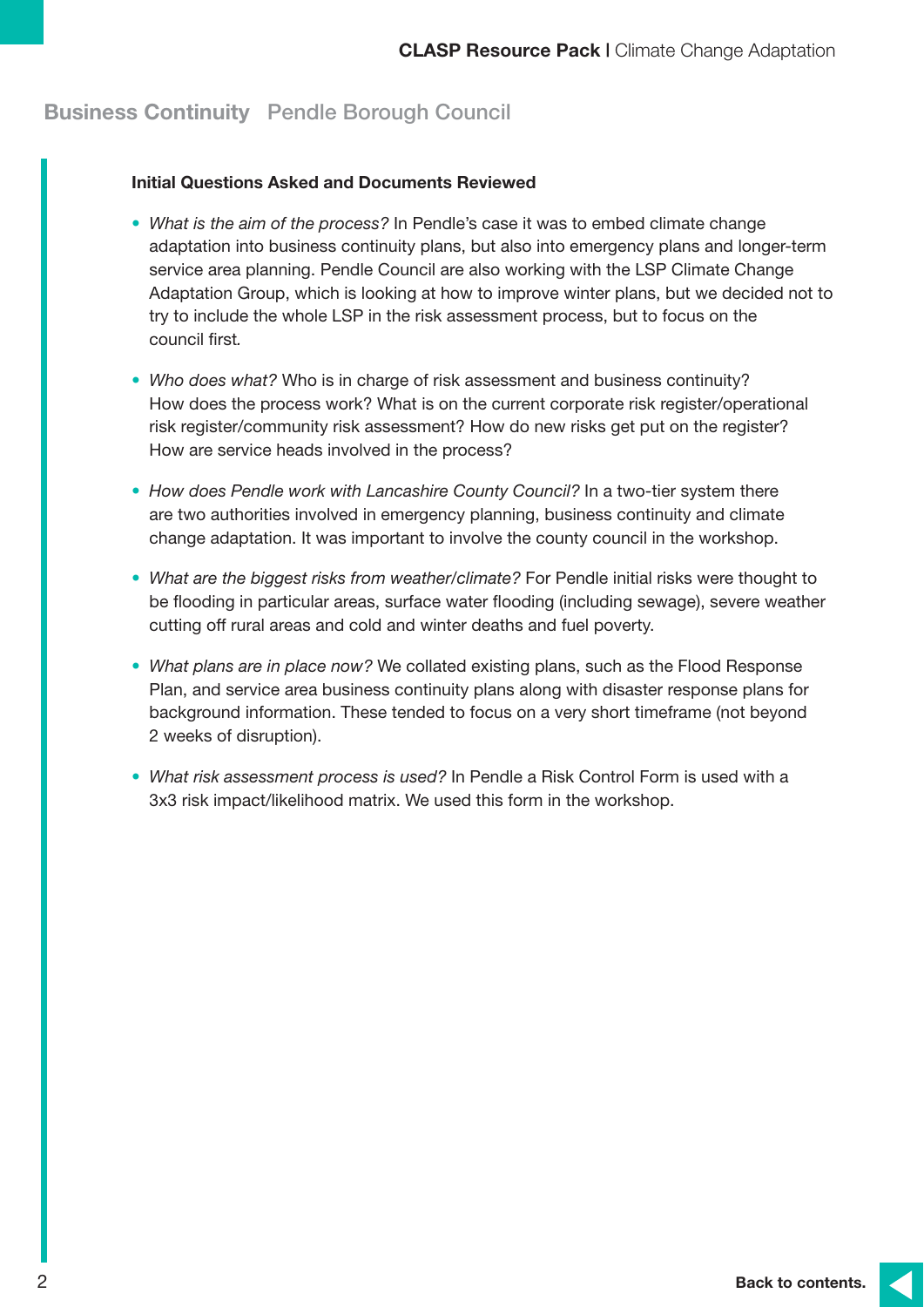#### **Management Group Presentation**

This short presentation outlined predicted changes to climate and weather at a top level and also included photographs. This was key in securing buy in from senior managers:



We asked – Why is this important for Pendle? Is Pendle ready for this? And asked everyone to attend the workshop.

#### **The Risk Assessment Workshop**

The workshop included all the management group plus additional people including the drainage engineer and audit and risk management.

For more on the practicalities of running the workshop and conducting risk assessment see the Accelerator Pack – Embedding Climate Change Adaptation into LA Processes.

As a warm-up participants outlined the impacts of different weather/climate scenarios on service areas, and what plans were in place to address these, and where there were gaps.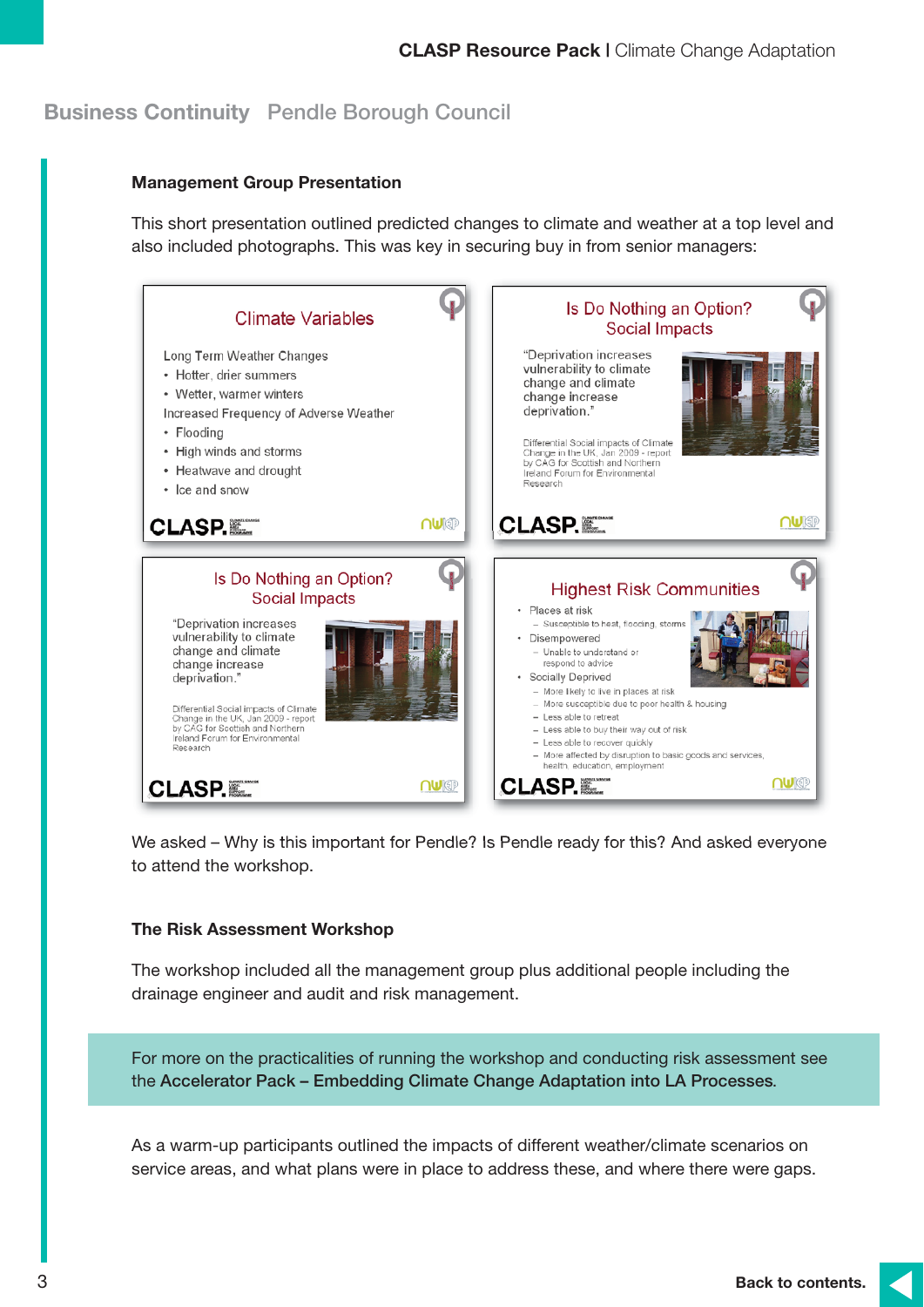Examples of risks identified:

- Policies on home working inconsistent across service areas
- Differing responses across service areas to staff absence due to an inability to reach work
- Business Continuity plans tend to be short term
- Communications about who is responsible for what
- Key knowledge is not always shared
- Crucial infrastructure located in the flood plain
- Impacts of a changing climate on equipment
- Lack of heatwave policy for indoor staff
- Policy gap to deal with post flooding event.

Even though there are risks presented by the impacts of the weather/climate change on service delivery, there are plans in place to handle most of the business continuity situations.

Mixing up people from different service areas in workshop groups is very useful because it shows how services interrelate and rely on each other. It also shows up cross-cutting issues and policies such as communications, IT and Human Resources.

The second exercise was the actual process of risk assessing how Pendle's Business Continuity Plans (and other plans) deal with the impacts of weather and climate change. To focus the groups, we provided local scenarios of storms and high winds, flooding/surface water flooding (using flood risk assessment maps that show which key infrastructure will be affected) and severe winter weather. We asked the groups to discuss the risks, mitigating actions already in place to manage these and what additional actions were needed.

| Likelihood of Occurrence | High                                                           | 4                                       |                    | 9                                  | <b>Risk</b><br>Score | <b>Inherent   Residual</b><br><b>Risk</b><br>Score | Proposed<br><b>Risk</b><br>Score*          |  | <b>Description of Risk</b> |              |                                |
|--------------------------|----------------------------------------------------------------|-----------------------------------------|--------------------|------------------------------------|----------------------|----------------------------------------------------|--------------------------------------------|--|----------------------------|--------------|--------------------------------|
|                          | Me di urn                                                      | $\overline{2}$                          | 5                  | 8                                  |                      |                                                    |                                            |  |                            |              |                                |
|                          | Le w                                                           |                                         | 3                  | 6                                  |                      |                                                    |                                            |  |                            |              |                                |
|                          |                                                                | Noticeable<br><b>Impaction Business</b> | <b>Blani feant</b> | Cri1oal                            |                      |                                                    |                                            |  |                            |              |                                |
|                          | Mitigating Action/Controls already in place to address<br>risk |                                         |                    |                                    |                      |                                                    | Adequacy of action/control to address risk |  |                            |              | Source<br>of<br><b>Funding</b> |
| 1.                       |                                                                |                                         |                    |                                    |                      |                                                    |                                            |  |                            |              |                                |
| $\overline{2}$ .         |                                                                |                                         |                    |                                    |                      |                                                    |                                            |  |                            |              |                                |
| 3.                       |                                                                |                                         |                    |                                    |                      |                                                    |                                            |  |                            |              |                                |
|                          |                                                                |                                         |                    |                                    |                      |                                                    |                                            |  | Review                     |              |                                |
|                          |                                                                |                                         |                    | Required management action/control |                      | <b>Responsibility</b><br>for action                | <b>Critical success factors &amp; KPIs</b> |  | Frequency                  | Key<br>dates | Source<br>of<br><b>Funding</b> |
|                          |                                                                |                                         |                    |                                    |                      |                                                    |                                            |  |                            |              |                                |
|                          |                                                                |                                         |                    |                                    |                      |                                                    |                                            |  |                            |              |                                |
| 1.<br>$\overline{2}$ .   |                                                                |                                         |                    |                                    |                      |                                                    |                                            |  |                            |              |                                |

These were logged on the Pendle Risk Control Form which uses a 3x3 matrix: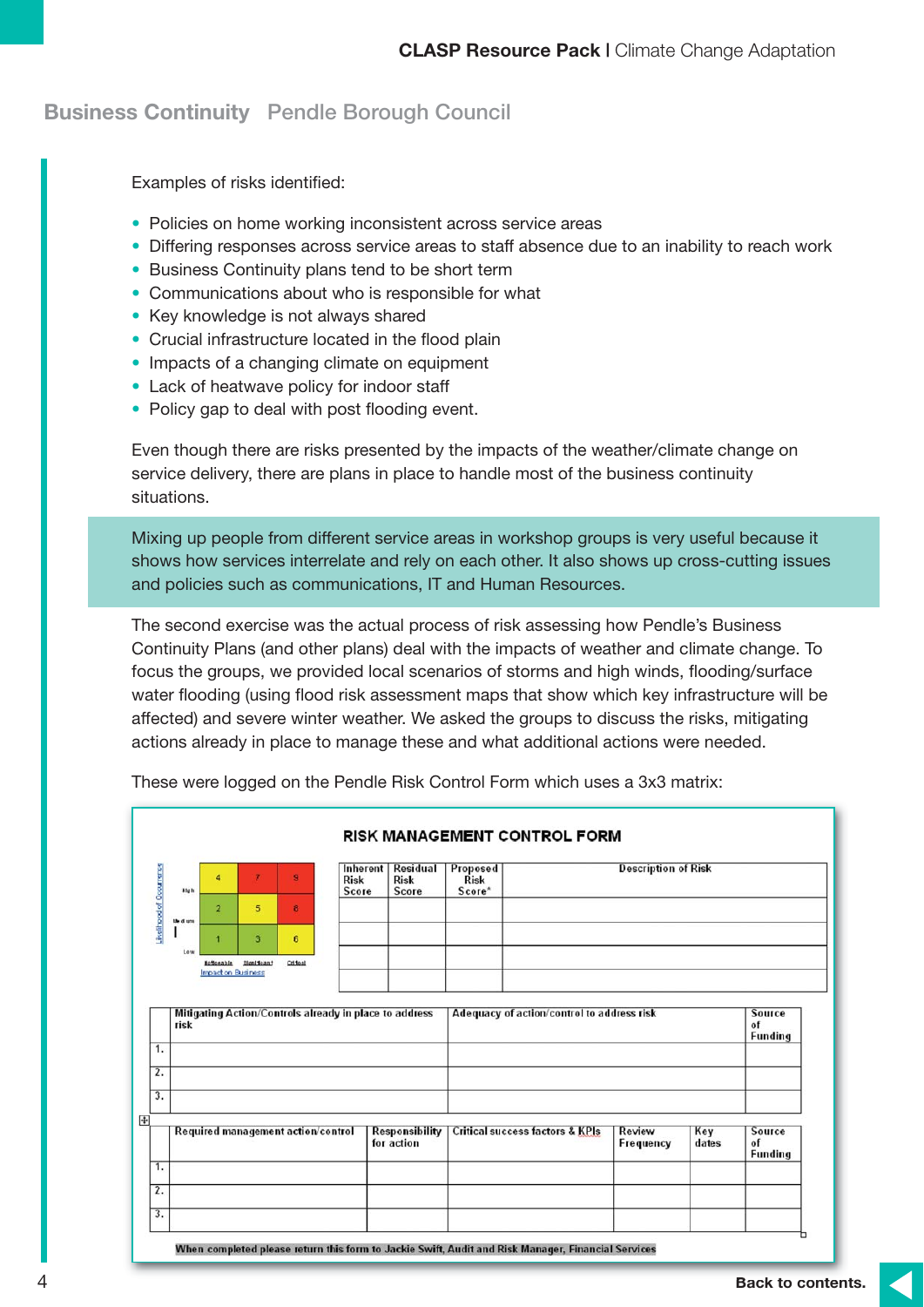Some of the main risks identified are included in the summary chart below. Some show that current actions are not adequate to address the risk, while other risks are well addressed: NB these scores have not yet been moderated.

| <b>Description of Risk</b><br><b>SEVERE STORMS</b><br><b>AND HIGH WINDS</b>      | <b>Inherent</b><br><b>Risk</b><br><b>Score</b> | <b>Mitigating Action/ Controls already</b><br>in place to address risk                                                                                                                                                                                  | <b>Residual</b><br><b>Risk</b><br><b>Score</b> | <b>Adequacy of</b><br>action/ control to<br>address risk                                                                                                                                                                                                                                                                                                                                             |
|----------------------------------------------------------------------------------|------------------------------------------------|---------------------------------------------------------------------------------------------------------------------------------------------------------------------------------------------------------------------------------------------------------|------------------------------------------------|------------------------------------------------------------------------------------------------------------------------------------------------------------------------------------------------------------------------------------------------------------------------------------------------------------------------------------------------------------------------------------------------------|
| All services<br>Power supply down                                                | 8                                              | Emergency Plan. Send staff home.<br>Likely to be able to cope for 1-2 days<br>in most service areas.                                                                                                                                                    | 8                                              | Inadequate. Not included<br>in Business Continuity<br>Plans. May be significant<br>issue with ability to contact<br>staff, emergency services<br>and public.                                                                                                                                                                                                                                         |
| <b>All Services</b><br>6<br>Loss of IT systems                                   |                                                | Uninterruptible power supply for IT<br>centre - reduces likelihood of<br>power loss. Disaster Recovery Plan -<br>systems in place to recover data.<br>Most services able to cope without<br>IT for up to 2 days.                                        | 1                                              | Data safety adequate.<br>Problems possible if loss<br>due to power failure -<br>inability to shut down and<br>transfer data, Plans<br>inadequate to cope with<br>loss of systems for ><br>2 days.<br>Some areas may have<br>significant problems<br>e.g. payroll.<br>Unclear if access to<br><b>Emergency &amp; Business</b><br>Continuity Plans and critical<br>communications are<br>IT dependent. |
| Loss of mobile<br>5<br>phone signal                                              |                                                | Not covered in Emergency Plan                                                                                                                                                                                                                           | 5                                              | Inadequate<br>(risks higher if<br>combined with power<br>loss - raising risk and<br>residual risk to 8).                                                                                                                                                                                                                                                                                             |
| <b>Operational Services</b><br>Closure of tip and<br>6<br>waste transfer station |                                                | Reciprocal arrangements in place to use<br>other facilities if accessible. If not, would<br>stop waste collection service temporarily<br>and catch up with workload on overtime<br>in following days. Need to ensure good<br>communication with public. | 1                                              | Adequate but<br>resource implications.<br>Reputational impact<br>high if communications<br>inadequate.                                                                                                                                                                                                                                                                                               |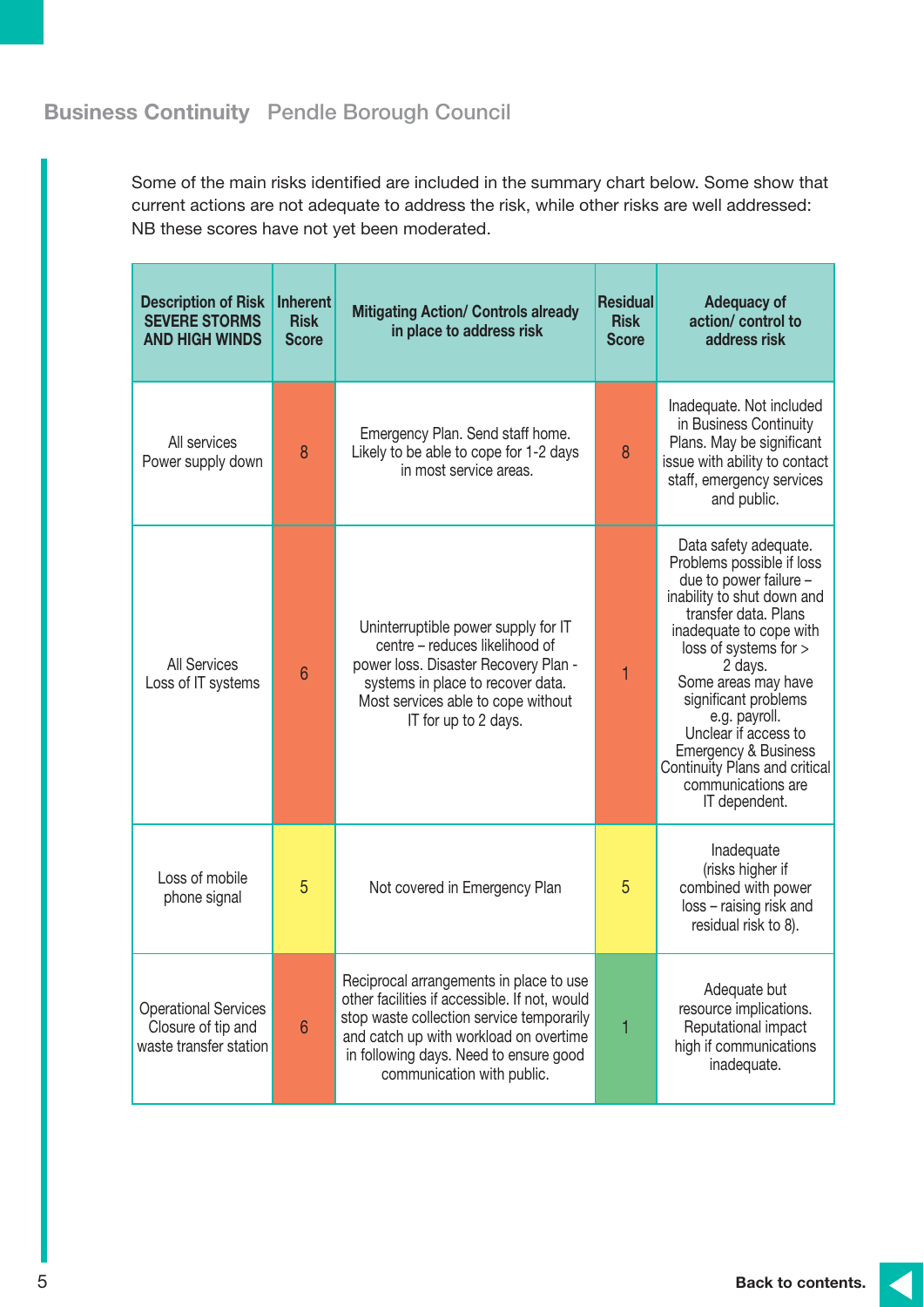| <b>Description of Risk</b><br><b>FLOODING</b>                                | <b>Inherent</b><br><b>Risk</b><br><b>Score</b> | <b>Mitigating Action/ Controls already</b><br>in place to address risk                              | <b>Residual</b><br><b>Risk</b><br><b>Score</b> | <b>Adequacy of</b><br>action/ control to<br>address risk                                                                                                                |
|------------------------------------------------------------------------------|------------------------------------------------|-----------------------------------------------------------------------------------------------------|------------------------------------------------|-------------------------------------------------------------------------------------------------------------------------------------------------------------------------|
| <b>Bereavement</b><br>Services Staff unable<br>to carry out burials          | 8                                              | Body storage with PCT and funeral<br>directors                                                      | 8                                              | Inadequate<br>Ability to store and catch up<br>not in place. Sensitivities<br>with Muslim community<br>which requires prompt<br>burials. Problems with<br>registration. |
| <b>Engineering Services</b><br>unable to access<br>affected locations        | 9                                              | Staff currently able to borrow 4x4 from<br>contractors to access affected sites                     | $6\phantom{1}6$                                | Adequate<br>Ad hoc arrangement seem<br>to be working for now.                                                                                                           |
| <b>Engineering Services</b><br>unable to collect<br>equipment from<br>depot  | 5                                              | Sand bags in stock and back up<br>stock with contractor in other area<br>(out of Borough)           | 5                                              | Adequate provided roads<br>into Borough enables<br>alternative plan to be in<br>place and in place prior to<br>any actual realtime flood.                               |
| <b>Engineering Services</b><br>inability to deal with<br>volume of incidents | 5                                              | There is currently not a plan in place<br>to deal with a large volume of flood<br>related incidents | 5                                              | Inadequate due to<br>small team                                                                                                                                         |

#### **Next Steps**

The next steps following the workshop are to:

- Moderate risk scores to ensure they have been assessed consistently (this is very important especially in a workshop context to ensure that scores are in line with the risk assessment criteria and because a wide range of people have been scoring)
- Feedback on Pendle Borough Council's peer review of Business Continuity plans
- Business Continuity plans revised accordingly to pick up findings from the workshop
- Each service area to act on their minimising their risks
- Ensure actions to reduce risks are captured in future service plans.

Longer term the service planning process will be used to capture those actions that will help reduce the risk of weather-related emergencies happening in the first place. This will be facilitated by the Chief Executive's Policy Unit.

In light of the budget cuts, Pendle is aiming to revise the service planning process prior to the implementation of the council's new structure which is due to commence in April 2011. This will help mainstream climate change adaptation with the view that it can still be supported within the reduced capacity of the Policy Unit.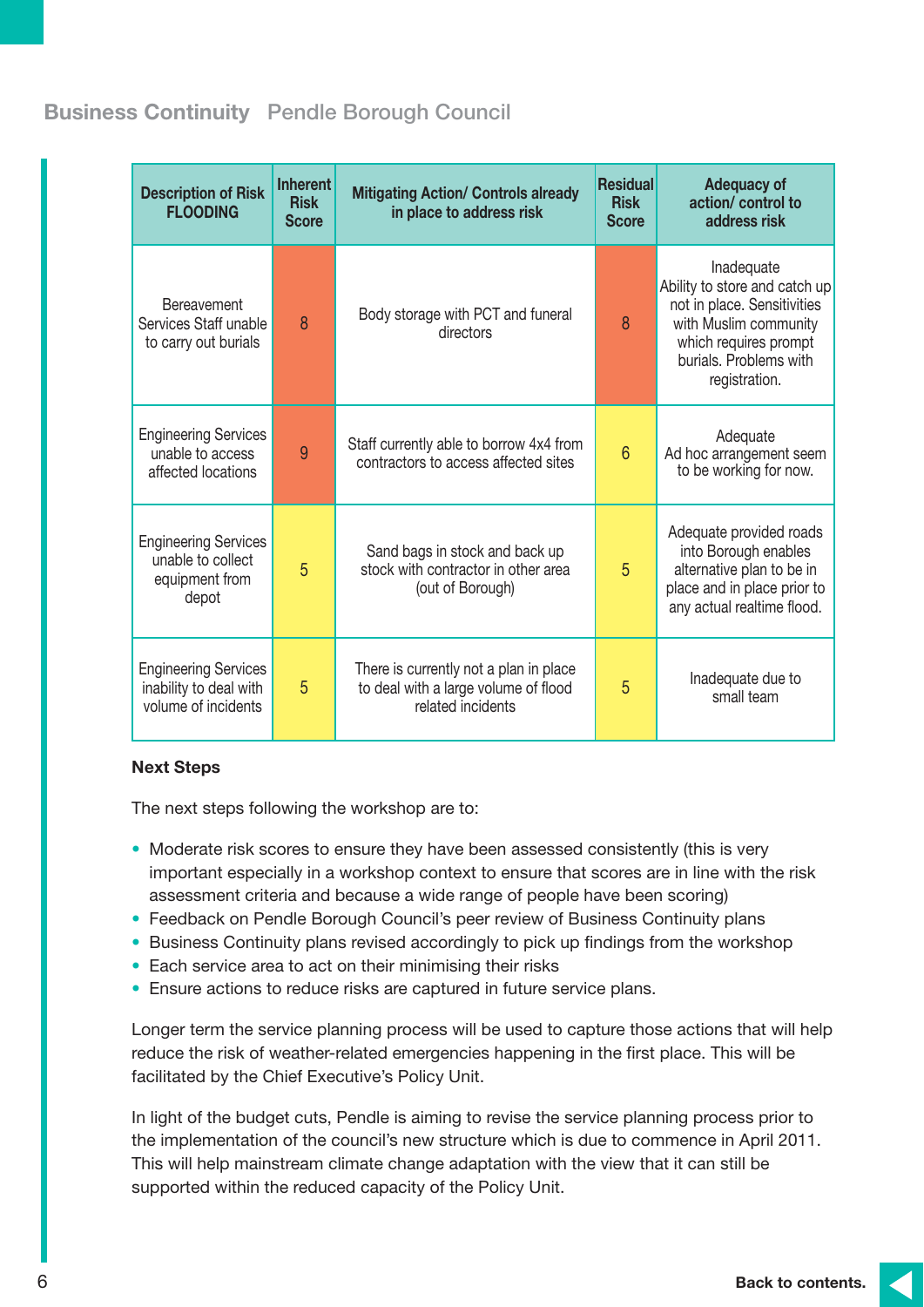#### **Contacts:**

Gill Dickson, Principal Policy Officer in the Chief Executive's Policy Unit, Pendle Borough Council Email: gill.dickson@pendle.gov.uk Tel: 01282 661361

Louise Marix Evans, Senior Consultant, Quantum Strategy & Technology Email: louise@quantumst.co.uk Tel: 01422 844172

#### **Useful Resources**

The Hull Floods Project and Lancaster University Report After the Rain is a very useful report that highlights the social, economic and health impacts of flooding and the 'recovery gap'.

www.lec.lancs.ac.uk/cswm/Hull%20Floods%20Project/HFP\_%20outputs.php

The UKCIP website has information on business continuity and a case study from the Worcester floods

www.ukcip.org.uk/government/local-authorities/service-areas/emergency-planning/